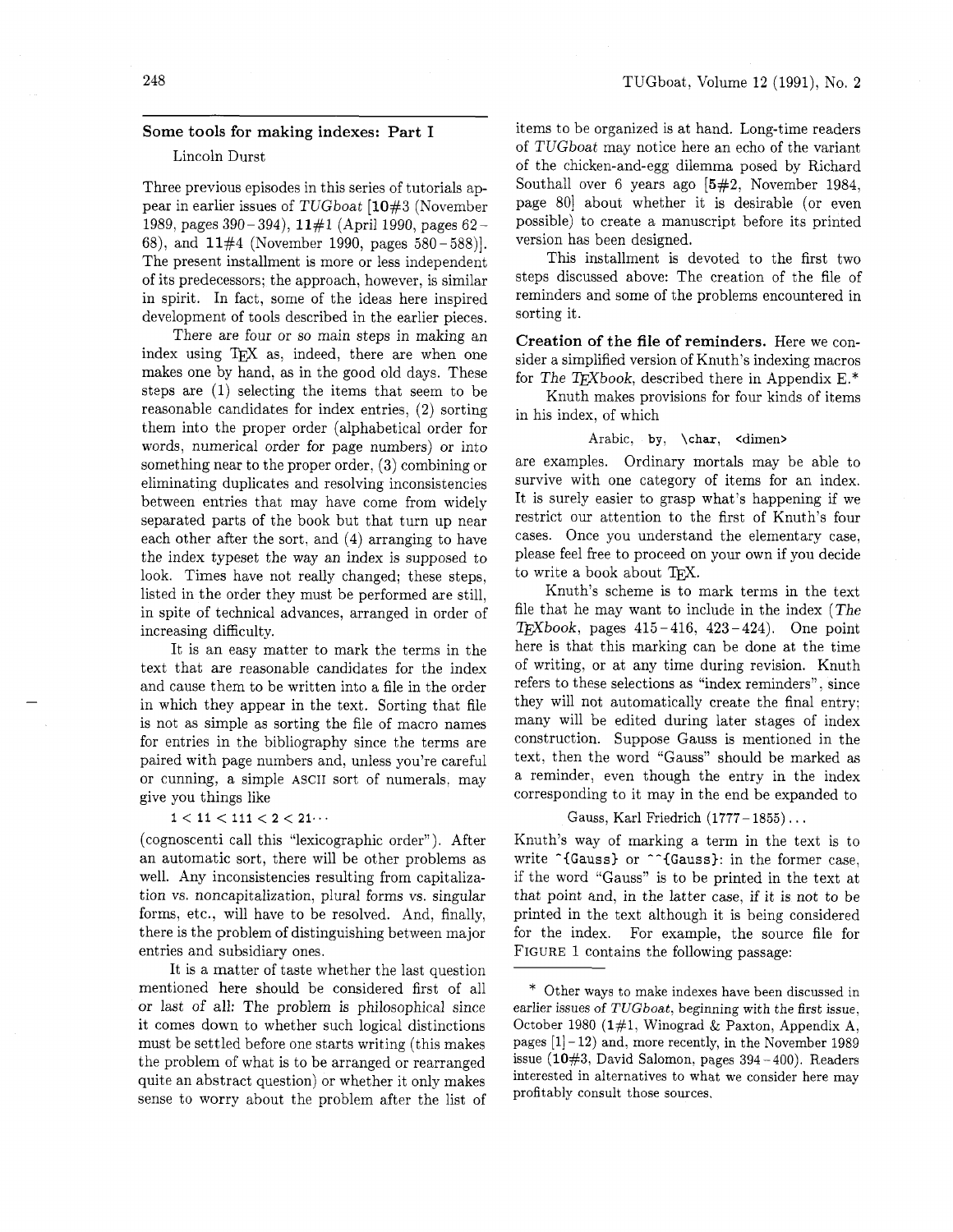```
By means of ^{stops) the performer has 
within his power a number of combinations 
for varying the <sup>-{tone}</sup> and
-^{power, dynamic) 
dynamic power.
```
In The TEXbook, items of the second category, those with two "hats",  $\lceil \cdot ( \ldots ) \rceil$ , are said to be "silent". (There is a reason, as we shall see below, for putting the silent entry just before the word(s) to which it applies; putting it on a separate line may make reading the text on the screen a little easier because the whole line can then be skipped.)

Knuth gives code that will write the marked items into a file (in the order of their appearance in the text), as well as code that provides the option of listing them in the margin of the page, such as shown in FIGURE 1. Here is a stripped-down version [cf. The TEXbook, pages 415, 423]:

```
%%% index.rem, first fragment %%% 
\newinsert\margin \dimen\margin=\maxdimen 
\count\margin=O \skip\margin=Opt 
\newif\ifsilent \newwrite\inx 
\immediate\openout\inx=\ jobname. inx 
\def\specialhat{% 
   \if mmode\def \next{-)% 
   \else\let\next=\beginxref 
   \f i 
   \next) 
\catcode1\-=\active 
\let ^=\specialhat
```
First we have the allocation of an insert to hold the list in the margin. The dimension of the insert is allowed to be as long as the whole page (\maxdimen), but it occupies a vertical space of zero length (\count\margin=O) so that it takes no text area away from the current page: As we have seen before, TEX can swallow, with no noticeable qualms, some assertions that might seem to be outrageously contradictory. [For more about inserts, which are covered with characteristic brevity in The TEXbook, see David Salomon's tutorial in the November 1990 issue of TUGboat  $(11#4, \text{ pages } 588-605)$ . Next, an \if-switch is allocated to distinquish between the one-hat and the two-hat items and then the file to hold these things is allocated and opened.  $\hat{\ }$  is ultimately made active and \specialhat is defined to replace it. It is, of course, necessary to account for the fact that  $\hat{ }$  may perfectly well be used in math mode in its usual way, thus \specialhat is defined so that for \ifmmode true, \specialhat is merely  $\hat{\ }$ , but for  $\hat{\ }$  if mode false, it becomes  $\begin{bmatrix} \begin{array}{c} \Delta \end{array} \end{bmatrix}$ page 423.

%%% **index.rem, second piece** %%% **\def \beginxref {\futurelet\next \beginxrefswitch)** 

```
\def\beginxrefswitch{%
   \ifx\next\specialhat
       \let\next=\silentref
   \else
      \verb|\silentfalse\let\next=\\xref\fi
   \text{next}\def\silentref^{\silenttrue\xref}
```
We step through this fast shuffle gingerly. At this point TFX has just seen one  $\hat{ }$  not in math mode and \next is now \beginxref. The immediate question that must be settled is whether there is another  $\hat{ }$  just after the first one. Consider the two cases  $\widehat{\phantom{a}}$  (Gauss) and  $\widehat{\phantom{a}}$  (Gauss): In the first case, the next token TEX will find is **"C"**  and, in the second case "-", i.e., \specialhat. \futurelet (cf. The TEXbook, page 207) permits T<sub>F</sub>X to sneak a peek at that token and set  $\text{next}$ equal to it; then \beginxref switch is expanded. If a second hat is seen, the macro \silentref removes the  $\hat{\ }$ , sets the switch  $\hat{\ }$  ifsilent to true, and calls the macro \xref; in the other case, \xref is called but \ifsilent remains false. [The discussion of \futurelet on page 207 is certainly terse; readers interested in other examples of its use may wish to consult Stephan v. Bechtolsheim's tutorial in TUGboat, **9#3,** December 1988, pages 276ff.j Anyway, what happens here is that the macro \beginxrefswitch is expanded first, after which the **\ifsilent** switch is properly set and \xref is called.

```
Now it is time for \xref: 
   %%% index.rem, third part %%% 
\def\xref#i{\def\text{#l)% 
   \let\next=\text\makexref} 
\def\makexref{% 
   \ifproofmode\insert\margin{% 
         \hbox{\marginfont\text))% 
      \xdef\writeit{\write\inx{% 
         \text\space!O\space 
         \noexpand\number\pageno.))% 
      \writeit 
   \else 
      \ifhmode\kernOpt\fi 
   \f i 
   \ifsilent\ignorespaces\else\next\fi)
```
The first two lines here replace fifteen (much longer) lines of code in the middle of page 424. where the four-way branch is made to accomodate the four types of index entries Knuth has to juggle. Notice that two copies of the text in the brackets are made by \xref, one of them, \text, is for the index file and the marginal note, and the other, \next, is the item to appear in the text for the case **\silentfalse**. The steps just mentioned are carried out by \makexref. Note \space ! O\space in the definition; this is used to separate the term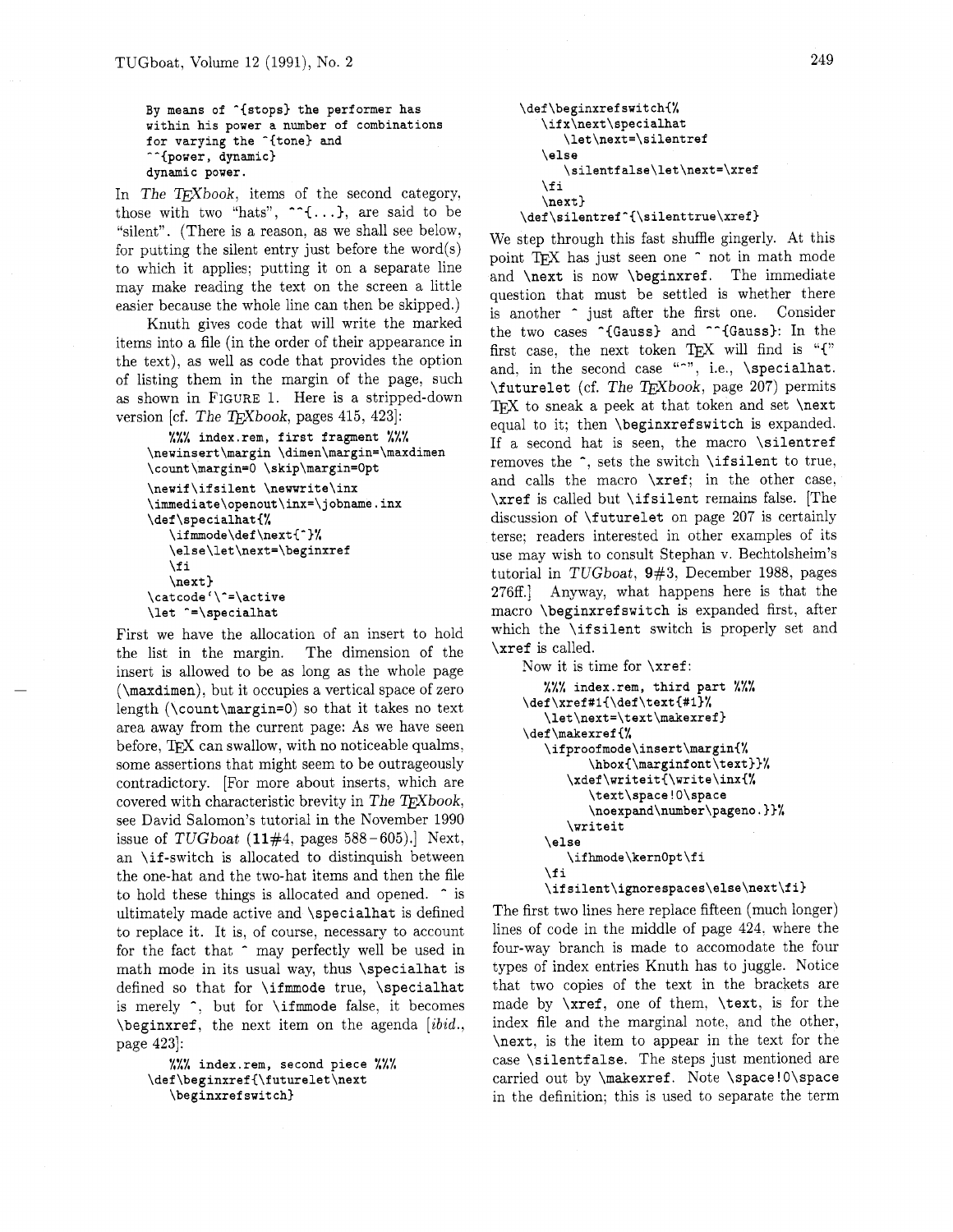250

for the index from the number of the page on which it appears. The only relevant criterion for selecting a separator for this purpose is that it should be something that will never appear in a candidate for the index. Thus any sufficiently unlikely juxtaposition of characters will do. Knuth uses  $10, 11, 12,$  and  $13,$  for his four cases and our notation is consistent with his. The period after \pageno is there to mark the end of the reminder. If your page numbers include periods (see below), you should terminate the reminder with some other character here and later  $(e.g., :)$ . Two subtle points here: (1) The **\kernopt** suppresses hyphenation when not in proof mode, for consistency with the result in the insert case (cf. Appendix H of The  $TrXbook$ , pages 454, 455). (2) \ignorespaces suppresses any space, explicit or implied, at the end of "<sup>--</sup>{Gauss}", which means that with, say,

**\$l+i\$ is a ^-(Gauss) gaussian prime.** 

```
or
```

```
$l+i$ is a 
-^{Gauss) 
gaussian prime
```
in the text file, a page break cannot occur between -- (Gauss) and gaussian: These two items are firmly attached to one another (as if by superglue which, of course, has no stretch).

To complete the construction of FIGURE 1, we have to monkey with the output routine, in order to get the insert into the margin when we are in proof mode. Knuth's version is on page 416; ours is a bit simpler because we're not trying to do all that he must:

```
0,. index.rem, output routine %%% 
\newdimen\pageheight \pageheight=\vsize 
\def\onepageout{\shipout 
   \vbox{\offinterlineskip 
   \makeheadline\pagebody)\advancepageno~ 
\def\makeheadline(\vbox to 2pc{% 
   \ifodd\pageno\rightheadline 
   \else\lef theadline\f i\vf ill}} 
\def \pagebody{\vbox to\pageheight{% 
   \ifproofmode\InsertNotes\fi 
   \unvbox255}) 
\output={\onepageout}
\newdimen\remkern \remkern=-8pc
\def \InsertNotes{\if void\margin\else 
   \rlap{\kern\remkern\vbox to Opt 
      {\box\margin\vss})\f i)
```
This writes over the \output defined in plain. tex, replacing it by \onepageout; here \offinterlineskip pushes the two boxes (\makeheadline and \pagebody) together by eliminating the space between them, and \vbox255 is the box that holds a full page of text. \InsertNotes puts in the contents

of the insert \margin when there are any. Finally (more or less) we need fonts for the reminders in the margin:

```
%%% index.rem, reminders in margin %%% 
\font\remfont=cmtt8 \font\strutfont=cmr9 
\newbox\rembox 
\setbox\rembox=\hbox(\strutfont )} 
\def\remstrut{\vrule height l\ht\rembox 
  depth l\dp\rembox width Opt) 
\def\marginfont{\remstrut\remfont)
```
Knuth puts his index reminders in the right margin; in our case we choose the left one because the right side is already overworked. Conventional wisdom among professional designers of books and other printed material, based on readability studies, dictates that printed text should contain an average of about ten words per line or fewer. This works out to a maximum line measure (\hsize) for ten point type of about 24 picas, with as many as 30 picas only for twelve point type. It follows that one column of 10pt text on an  $8.5'' \times 11''$  sheet should always have left and right margins whose combined width is close to  $4''$ , i.e., nearly half the width of the sheet; this leaves plenty of room for marginal notes on both sides of the text. See, for example. Southall, **zbid.,** page 86. See also Designing with type. by James Craig (New York, Watson-Guptill; London, Pitman; revised edition 1980), page 128. Typography: How to make it most legible, by Rolf F. Rehe (Carmel. Indiana, Design Research International; fifth edition. 1984) has an extensive bibliography of the research reports of the relevant legibility studies.\*

As usual, we have something for prepare. tex:

```
\new if \if IndRemMark \IndRemMarkf alse 
\def\hdexRemindersMarked{\IndRemMarktrue} 
\newif\ifproofmode \proofmodef alse 
\def\WriteIndexReminders{\proofmodetrue}
```
and something for compose.tex:

\ifIndRemMark\input index.rem\fi

There are two more options here for the driver file:

**\IndexRemindersMarked \WriteIndexReminders** 

The first option inputs index. rem in the composition run, in order to cope with all the \specialhats, and the second writes the reminders into the file and displays them in the margin at the time the index is to be prepared just prior to the final composition run. (prepare. tex, compose. tex, and driver files

<sup>\*</sup> Can it be possible that there are graduate schools in the U. S. whose policies require that theses be presented in a form intended to make them difficult, tedious. or impossible to read? Anti-dissemination. surely!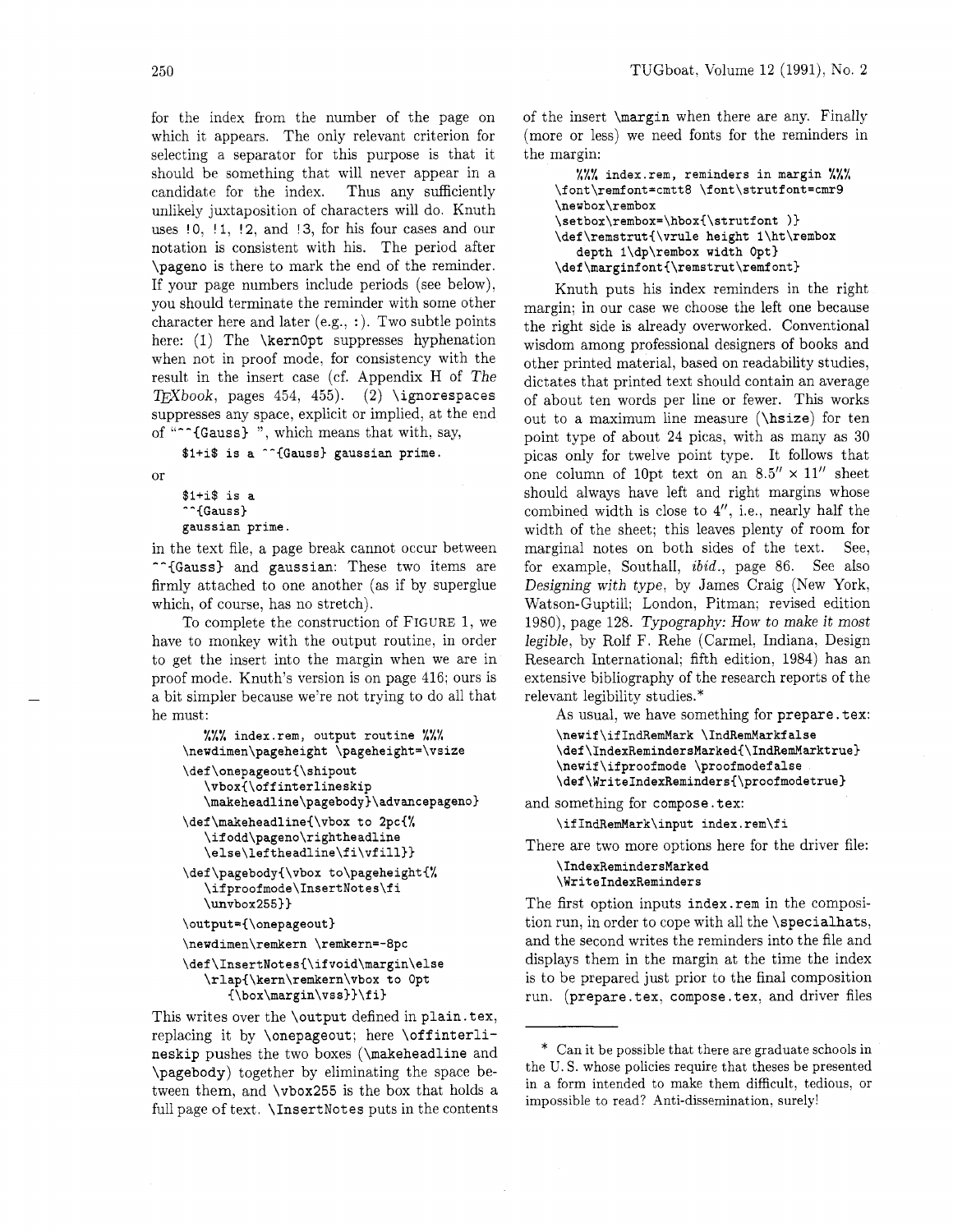# HARPSICHORD

**Pianoforte strings, 2, 3, or 4 strings case, harp shape case, wing shape pianoforte, grand harpsichord strings stops tone power, dynamic strings struck, by tangents tangents, See struck struck, by hammers hammers, See struck strings, plucked quill strings, twanging of** 

HARPSICHORD, HARPSICON. DOUBLE VIRGINALS (Fr.  $clavecin;$  Ger. *Clavicymbel, Kiel-Flügel*; Ital. *arpicordo*,  $cembalo, \ clavicembalo, \ gravecembalo; \ Dutch, \ clavisinbal),$ a large keyboard instrument (see PIANOFORTE), belonging to the same family as the virginal and spinet, but having 2, **3,** or even 4 strings to each note, and a case of the harp or wing shape. afterwards adopted for the grand pianoforte. J. S. Bach's harpsichord, preserved in the museum of the Hochschule fiir Musik at Charlottenburg. has two manuals and 4 strings to each note, one 16 ft., two 8 ft. and one 4 ft. By means of stops the performer has within his power a number of combinations for varying the tone and dynamic power. In all instruments of the harpsichord family the strings. instead of being struck by tangents as in the clavichord. or by hammers as in the pianoforte, are plucked by means of a quill firmly embedded in the centred tongue of a jack or upright placed on the back end of the key-lever. When the finger depresses a key. the jack is thrown up, and in passing the crow-quill catches the string and twangs it. It is this twanging of the string which pro-

FIGURE 1 A

# $16$

**tone, brilliant tone, incisive power of expression accent pianoforte harpsichord orchestra harpsichord makers Ruckers Antverp, See Ruckers Antwerp** 

duces the brilliant incisive tone peculiar to the harpsichord family. What these instruments gain in brilliancy of tone, however, they lose in power of expression and accent. The impossibility of commanding any emphasis necessarily created for the harpsichord an individual technique which influenced music composed for it to so great an extent that it cannot be adequately rendered upon the pianoforte.

The harpsichord assumed a position of great importance during the 16th and 17th centuries, more especially in the orchestra. which was under the leadership of the harpsichord player. The most famous of all harpsichord makers. whose names form a guarantee for excellence were the Ruckers. established at Antwerp from the last quarter of the 16th century.  $(K, S)$ 

[The writer is Kathleen Schlesinger, editor of *The Portfolio of Musical Archaeology* and author of *The Instruments of the Orchestra.* This text appears in *The Encyclopedia Britannica.* Eleventh Edition, Cambridge, England, 1910, Volume XIII, pages 15, 16.]

#### FIGURE 1B

 $15$ 

HARPY